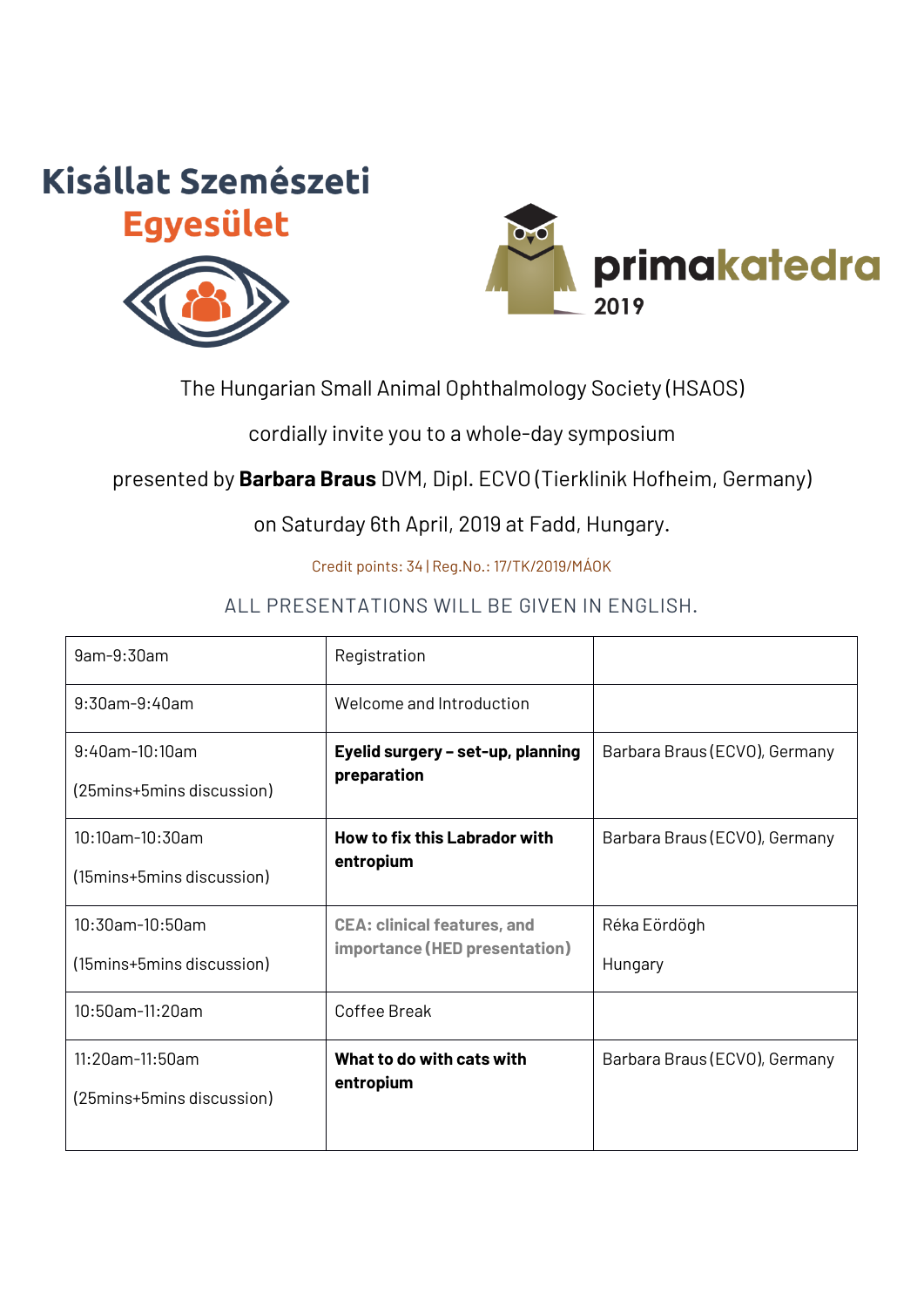| 11:50am-12:20pm           | How to address your pug with<br>medial entropium and<br>macroblepharon       | Barbara Braus (ECVO), Germany |
|---------------------------|------------------------------------------------------------------------------|-------------------------------|
| (25mins+5mins discussion) |                                                                              |                               |
| 12:20pm-12:40pm           | <b>Primary lens luxation</b>                                                 | Tereza Zavadilova             |
| (15mins+5mins discussion) | (HED presentation)                                                           | Czech Republic                |
| 12:40pm-1pm               | <b>Retinal dysplasia</b>                                                     | Ildikó Fenyves                |
| (15mins+5mins discussion) | (HED presentation)                                                           | Hungary                       |
| 1pm-2pm                   | Lunch Break                                                                  |                               |
| 2pm-2:30pm                | <b>Chow-Chows and how to fix</b>                                             | Barbara Braus (ECVO), Germany |
| (25mins+5mins discussion) | those challenging eyelids                                                    |                               |
| $2:30$ pm- $3$ pm         | St Bernard and Co - How to get                                               | Barbara Braus (ECVO), Germany |
| (25mins+5mins discussion) | them to look smart again!                                                    |                               |
| 3pm-3:20pm                | <b>Persistent Pupillary Membranes</b>                                        | Györgyi Bárány                |
| (15mins+5mins discussion) | (HED presentation)                                                           | Hungary                       |
| 3:20pm-4pm                | Coffee Break                                                                 |                               |
| 4pm-4:30pm                | <b>Surgical techniques to treat</b>                                          | Barbara Braus (ECVO), Germany |
| (25mins+5mins discussion) | eyelid neoplasms                                                             |                               |
| 4:30pm-4:50pm             | <b>Persistent Hyperplastic Primary</b><br><b>Vitreous (HED presentation)</b> | Zsolt Szentgáli               |
| (15mins+5mins discussion) |                                                                              | Hungary                       |